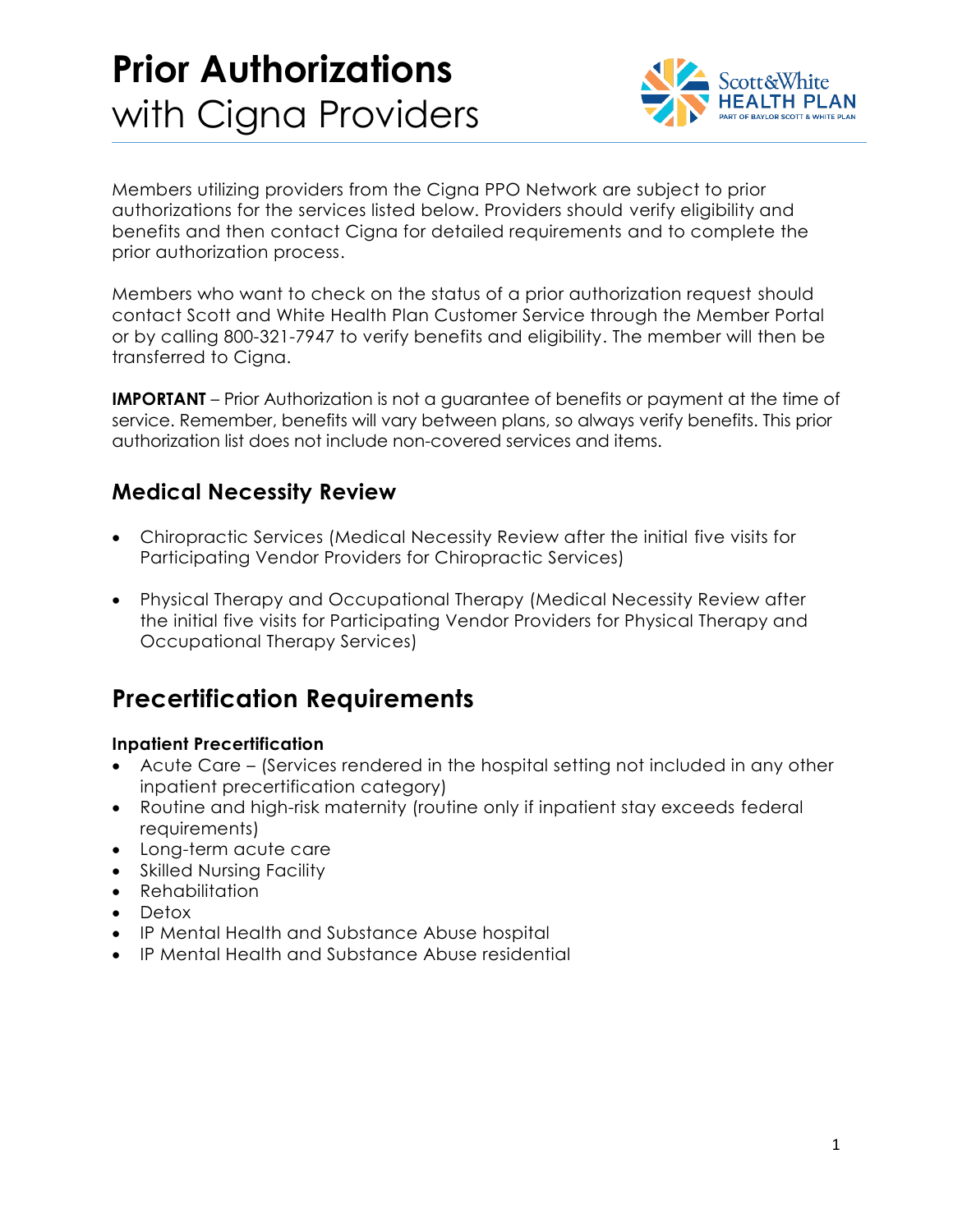### **Prior Authorizations**  with Cigna Providers



#### **Outpatient Precertification (Examples have been provided but are not inclusive of all services)**

- Cochlear Implants
	- Osseointegrated, cochlear or auditory brain stem implant
- Diagnostic radiology
	- CT scans, MRI/MRA, myocardial perfusion imaging, PET scans, cardiac blood pool imaging and cardiac tests including diagnostic cardiac catheterizations and stress echocardiograms
- Durable medical equipment
	- Seat lifts, TENS, pumps, wheelchairs, power operated vehicles, speech generating devices, insulin infusion pump, osteogenesis stimulators, neuromuscular stimulators
- Gastric bypass
	- Gastrectomy, gastric restrictive procedures, lap sleeve, revision of stomachbowel fusion
- Home Health Care (home nursing care)
	- Registered nurse, licensed practical nurse or aid in the home
- Home infusion therapy
	- Home infusion therapy for immunotherapy, continuous medications, hydration, total parenteral nutrition, pain management
- Injectable medications
	- Immune globulin, drugs for factor deficiencies, interferon, Rituxan, some chemotherapeutic agents, botox
- Oral pharynx procedures Uvulectomy, LAUP procedures, palatopharyngoplasty (PPP), uvulopalatopharyngoplasty (UPP)
- Orthotics and prosthetics
	- Helmets, extremity prosthetic additions, electric prosthetic joints, facial prosthesis provided by nonphysician, voice amplifiers, cranial remolding orthosis, lower extremity orthosis, knee brace
- Outpatient procedures (not otherwise categorized)
	- Facial reconstruction, varicose vein treatment, breast reconstruction or reduction, blepharoplasty, rhinoplasty